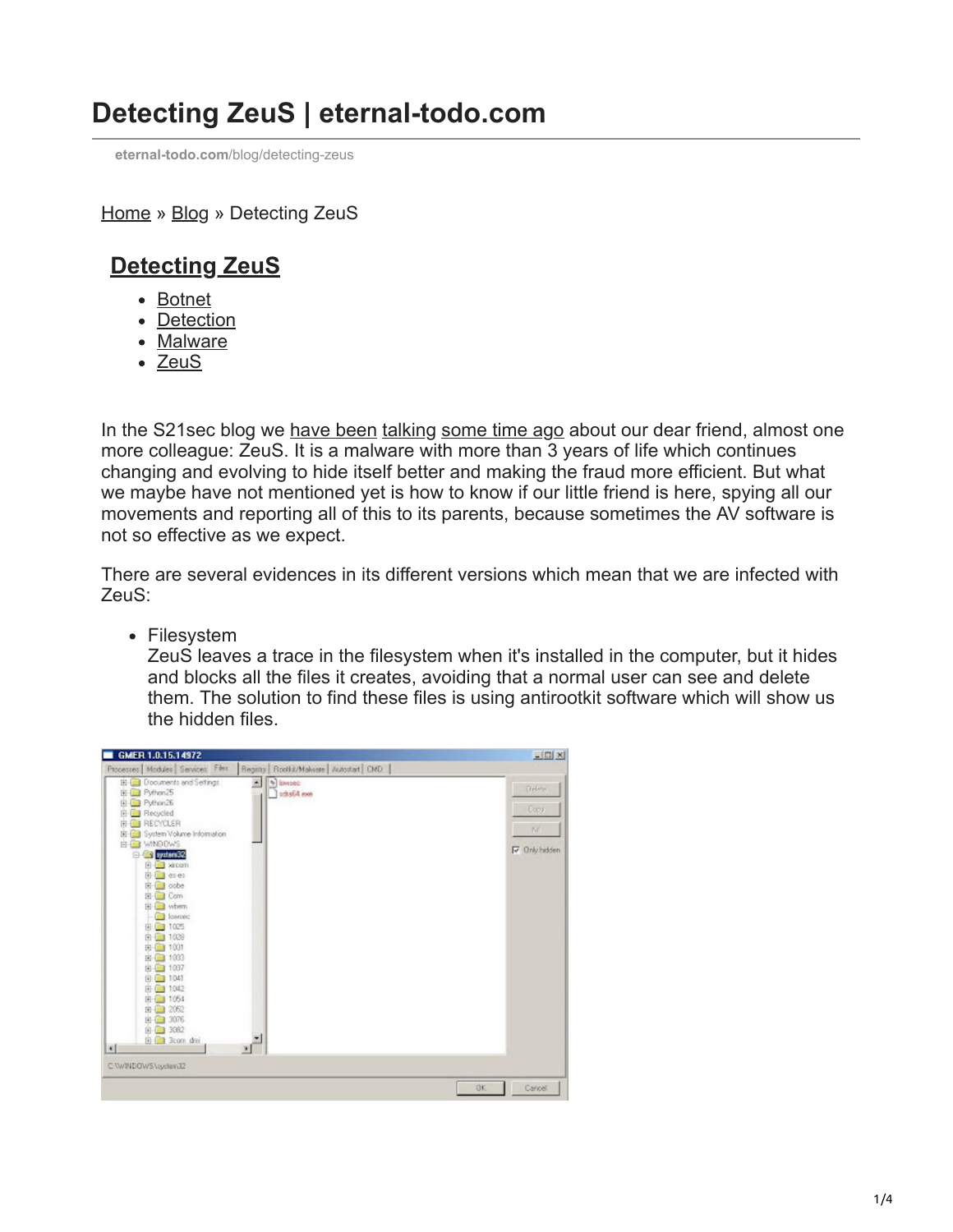Nowadays the usual binary name is sdra64.exe and its configuration directory [c:\windows\system32\lowsec, but this can change depending on the version. We](http://blog.s21sec.com/2009/01/nuevas-muestras-de-zeus.html) already mentioned the various names for the configuration files, so now I'll only comment the different names for binary files:

- ntos.exe oembios.exe twext.exe twex.exe sdra64.exe bootlist32.exe userinit32.exe bootwindows.exe
- Windows registry

Searching the Windows registry is another way to detect the infection. The trojan is able to execute itself after each reboot thanks to the inclusion of the binary path in the following registry entry:

HKLM/SOFTWARE/Microsoft/WindowsNT/Winlogon@Userinit

Thus simply opening the registry editor (regedit.exe) we could locate our ZeuS:

| <b>20 Edit Aleksand</b><br>XI Florida   |                                                     | Teo.                   | Durch!                                                                         |  |
|-----------------------------------------|-----------------------------------------------------|------------------------|--------------------------------------------------------------------------------|--|
| SI Carrierica Cardo                     | <b>Michaelannachi</b>                               | 105.52                 | Exploration on relaxation                                                      |  |
| Cordinas                                | <b>Malcotrofino</b>                                 | 165,52                 |                                                                                |  |
| 31 Gall Partida                         | <b>Malecutedad</b>                                  | <b>MG 52</b>           |                                                                                |  |
| C. C. Partfolio Phonese                 | Wiskundelingen.                                     | R05.52                 | o.                                                                             |  |
| <b>Call Ports</b>                       | <b>El ulcoviciole Ullevaion</b>                     | REG. EVOND             | 0-20000000 00                                                                  |  |
| <b>Call Profession</b>                  | Winter who informantly work                         | R01,12                 | WHATCHING                                                                      |  |
| 30 Ellis Print                          | <b>William A. Hardbridge</b>                        | 103,52                 | Adventurator                                                                   |  |
| St Car multiscut                        | <b>Mazzages</b> ban                                 | RDG 32                 | $\alpha$                                                                       |  |
| and coluted desc                        | <b>REALIBURNER</b>                                  | RIG EVONS              | 0.00000001455                                                                  |  |
| 20 日 10 次度                              | <b>Milliar Advised</b>                              | RIG.32                 | 0.21                                                                           |  |
| Si Lis Setup                            | <b>REstrictions</b>                                 | RDG 52                 | 12                                                                             |  |
| 21 Gill Sixoner                         | <b>Reductorva Comment</b>                           | R05.52                 | $-0.05$                                                                        |  |
| Si Ca System                            | #Dafaultionarhiune                                  |                        |                                                                                |  |
| D El Sylmileton                         | <b>Will of sulf Just Serre</b>                      | <b>Odkar cadena</b>    | <b>IKIT</b>                                                                    |  |
| 81 a Temporatorio<br>10 Elli Time Sones | <b>ED</b> Arrounkollogin                            |                        |                                                                                |  |
| 81 East Track of                        |                                                     | <b>Nondre de voiro</b> |                                                                                |  |
| 5) Type 1 Initiator                     | Historydericountries David                          |                        |                                                                                |  |
| <b>Gill Universitation del</b>          | <b>WingsFisherCarine</b><br><b>Witness Galaxier</b> | Information and value  |                                                                                |  |
| <b>Call Vitables</b>                    |                                                     |                        |                                                                                |  |
| D Cal Vinkon                            | EL construc-                                        |                        | MARKO ANTERNATIONER MARKO ANTERNATIONER                                        |  |
| <b>SI GM VIOW</b>                       | <b>El exercicio de salvesariano</b>                 |                        | <b>Earcelly</b><br>AGAIN'S                                                     |  |
| - Bill VIRAEvents                       | <b>All Pureau Sound Bartha Library</b>              |                        |                                                                                |  |
| S-C Waller Jost Red.                    | <b>RETAILED TOOLOGIC</b>                            |                        |                                                                                |  |
| R-Ball Windows Scripture/Host           | <b>Registration</b>                                 | RDG 52                 | $\frac{1}{2}$                                                                  |  |
| 8 E vento                               | <b>ALCOHOL</b>                                      | <b>ROG ENFORD</b>      | 0x30000000030                                                                  |  |
| SI Call Pools                           | <b>All Shockship</b>                                | ROS ENFORD             | DARWIN' (4294067240)                                                           |  |
| D (a) reals are.                        | <b>Without</b>                                      | 465.52                 | Explorer acia                                                                  |  |
| <b>21 Call Picallarfugini</b>           | <b>RE</b> Chandings (Options)                       | RSG_EW0RD              | 0/3000000030                                                                   |  |
| EL 0000                                 | Michaedswridtebukingsn                              | R65.52                 | $\alpha$                                                                       |  |
| 80 OVACAL                               | <b>M</b> System                                     | 105,52                 |                                                                                |  |
| a,<br>Si Cità Policieri                 | Désai                                               | the EINAD ST           | <b>Ingration</b>                                                               |  |
| <b>Co</b> Program Groups                | <b>C</b> ionna                                      | NG IZ                  | CONTADOVER you want IT support us as it is the DISO/WE system (Chalock Action, |  |
| SIGN Primary                            | <b><i><u>Sulpate</u></i></b>                        | 100,12                 | sening deltroperat Pardia Systemat                                             |  |
|                                         | <b>Missuit elsectiveles!</b>                        | 801.57                 |                                                                                |  |

• Hooks

ZeuS needs to put several hooks in different functions in order to make the code injection, intercept data, etc. We can find these hooks in most of the executed processes and the most common ones are the following:

ntdll.dll

NtCreateThread **LdrLoadDll** LdrGetProcedureAddress NtQueryDirectoryFile

user32.dll

GetClipboardData TranslateMessage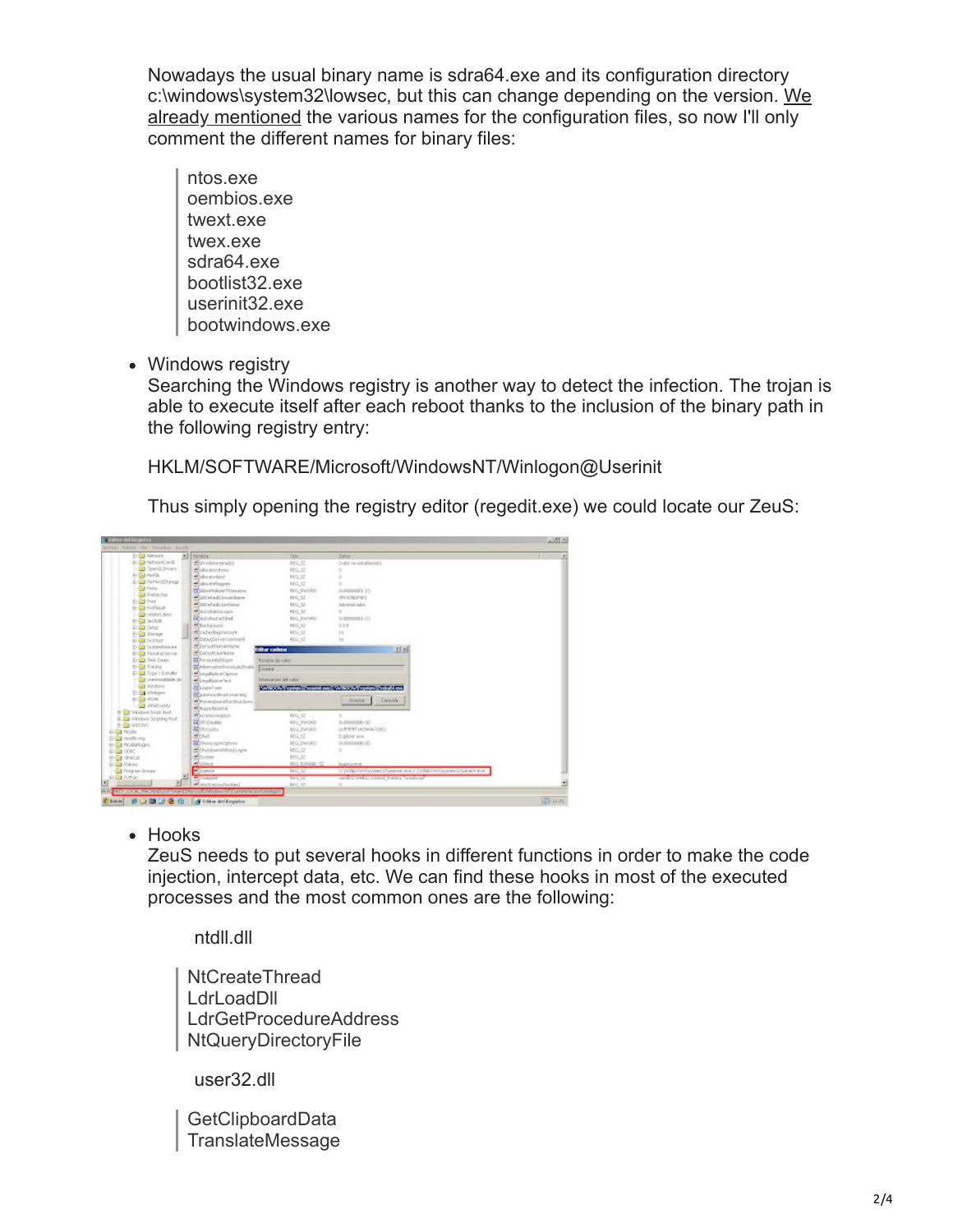To know if we have these hooks in our system we must use an antirootkit program too:

| GMER 1.0.15.14972                                                                                                                                                                                                                                                                                                                                                                                                                                                                                                                                                                                                                                                                                                                                                                                                                                                                                                                                                                                                                                                                                                                                                                                                                                                                                                                                                                                                                                                                                                                                                                                                                                                                                                                                                                                                                                                                                                                                                                                                                                                                                                                                                                                                                                                                                                                                                                                                               | $-101 \times$                                                                                                                                                                           |
|---------------------------------------------------------------------------------------------------------------------------------------------------------------------------------------------------------------------------------------------------------------------------------------------------------------------------------------------------------------------------------------------------------------------------------------------------------------------------------------------------------------------------------------------------------------------------------------------------------------------------------------------------------------------------------------------------------------------------------------------------------------------------------------------------------------------------------------------------------------------------------------------------------------------------------------------------------------------------------------------------------------------------------------------------------------------------------------------------------------------------------------------------------------------------------------------------------------------------------------------------------------------------------------------------------------------------------------------------------------------------------------------------------------------------------------------------------------------------------------------------------------------------------------------------------------------------------------------------------------------------------------------------------------------------------------------------------------------------------------------------------------------------------------------------------------------------------------------------------------------------------------------------------------------------------------------------------------------------------------------------------------------------------------------------------------------------------------------------------------------------------------------------------------------------------------------------------------------------------------------------------------------------------------------------------------------------------------------------------------------------------------------------------------------------------|-----------------------------------------------------------------------------------------------------------------------------------------------------------------------------------------|
| Processes Modules Services Files Registry Roofol/Malware Autostat DVD<br>×<br>Nane<br>C/W/NDOWS/aystem32\services.exe[632] @ C/W/NDOWS/aystem32\services.exe [rtdl dll NQuerjOirectoryFile]<br>C/W/INDOWSVaystem32Vaervices.exe(632) @ C/W/INDOWSVaystem32Vaernet3 cdl Intol.dilht0.taes/UnectoryFiel<br>C: \\v\INDOWS\system32\services.exe(632) @ C:\\v1NDOWS\system32\kemeI3 <mark>2</mark> dll [ntdll dlll_dll_oadDll]<br>C:\\v/INDOWS\system32\services.exe 632 @C:\\v1NDOWS\system32\kernel3 <mark>*</mark> dl [ntdl dll.drGelfhocedureAddress]<br>[C/W/NDOWS/usutem32\pervices.exe[632] @ C/W/NDOWS/usutem32\keme(3 <mark>2.dl [ridl dllNfCreateThread]</mark><br>C: \\v/INDOWS\aystem32\renvices.exe(632) @ C:\\v/INDOWS\system32\ole32.d <mark>l</mark> [USER32.dll/SetClipboardData]<br>C: \\v/INDOWS\sustem32\services.exel6321@ C:\\v1ND0WS\sustem32\ole32.d IUSER32.dll/Def\v/indowProcW1<br>C \WINDOWS\xxxtem32\xervicex.exe(632) @ C \WINDOWS\xxxtem32\xle32.dl [IJSER32.dll TranslateMexxage]<br>C/W/NDOWS/ayatem32\pervices.exe(632) @ C/W/NDOWS/ayatem32\5HELL32.dl [USER32.dllDefWindowProcA]<br>C: \\v/INDOWS\aystem32\services.exel6321@ C:\\v/INDOWS\system32\SHELL32.dll [USER32.dllEndPaint]<br>C: \\v/INDOWS\vsystem32\vervices.exel6321@ C:\\v1NDOWS\system32\SHELL32.dll  USER32.dllBeginPaint <br>C \\v\INDOWS\toxt9em32\zervicex.exe(632) @ C \\v\INDOWS\zystem32\SHELL32.dll [USER32.dll TrandiateMexxage]<br>C:\\v/INDOWS\system32\services.exe[632] @ C:\\v1NDOWS\system32\SHELL32.dl [USER32.dllDef\v/indowProc\v1]<br>C: \\v/INDOWS\gystem32\services.exel6321@ C:\\v/INDOWS\system32\SHELL32.dl IUSER32.dll/GeCloboardDatal<br>C:\\v\INDOWS\system32\services.exe(632) @ C:\\v1NDOWS\system32\SHL\v\NPI.dll [USER32.dllDefv/indoxProcA]<br>C: W/INDOWS\apptem32\pervicea: exe(632) @ C:\WINDOWS\pyatem32\SHL\WAPI.dll (USER32 dIIDefWindowProck/)<br>C: \\v/INDOWS\sxstem32\services.exel6321@ C:\\v/INDOWS\sxstem32\SHL\v/API.dlI.IUSER32.dllTranslateMessage1<br>C: Yiv/INDOWS Vaystem32Vaervices.exe(632) @ C: YWINDOWS Vsystem32VSHLV/API.dll IUSER32 dIfEndPaint)<br>C:\\v/INDOWS\xxstem32\xenvices.exel6321@C:\\v/INDOWS\xxstem32\SHL\v/IVPI.dlIUSER32.dll@ecinPaint[<br>C \WINDOWS\xxstem32\pervices.exe(632) @ C \WINDOWS\system32\WS2HELP.dl [ntdl.dllNK]ueryDirectos/File]<br>C/W/INDOWSVaystem32Vaervices.exel5321 @ C/W/INDOWSVaystem32Vwirinet.dll JUSER 32 dll/DefWindowProcA1 | <b>V</b> System<br><b>V</b> Sections<br><b>V IAT/EAT</b><br><b>V</b> Devices<br>V Modules<br>Phocesses<br>Threads<br>V Libraties<br>Services<br><b>V</b> Registry<br>$\Box$ Files<br>図の |
| C: \\v/INDOWS\system32\lsass.exe(644)@ C:\\v1NDOWS\system32\keme(32.dll ntdll.dill*HUueryDirector/Filer<br>C: \\v\INDO\v\S\system32\/sass.exe(644) @ C:\\\ANDD\v\S\system32\kemel32.di[mdil.dlil.dlil.ab1.oadDil]<br>C \\v/INDOWS\xxxten\32\lsacx.exx(644)@ C \\v/INDOWS\xxxten\32\JorneB2.dli[ntdl dllLdrGe/ProcedureAddress]<br>C \\v/INDOWS\/system32\lsass.exe[644] @ C.\\v/INDOWS\system32\Jeme[32.dlin/dll.dllNfCreateThread]<br>C: W/INDOWS varitem32Visess.exe(644) @ C: W/INDOWS \system32\LSASRV.dl   Mdl.dlLdtLoadUE<br>C: \\v/INDOwS\system32\lsass.exe(644) @ C:\\v/INDOWS\system32\SAMSRV.dll.jndll.dlLdLoedDll<br>H<br>$\cdot$                                                                                                                                                                                                                                                                                                                                                                                                                                                                                                                                                                                                                                                                                                                                                                                                                                                                                                                                                                                                                                                                                                                                                                                                                                                                                                                                                                                                                                                                                                                                                                                                                                                                                                                                                                                   | 740s<br><b>F</b> Show all<br>Scan                                                                                                                                                       |
| DK.                                                                                                                                                                                                                                                                                                                                                                                                                                                                                                                                                                                                                                                                                                                                                                                                                                                                                                                                                                                                                                                                                                                                                                                                                                                                                                                                                                                                                                                                                                                                                                                                                                                                                                                                                                                                                                                                                                                                                                                                                                                                                                                                                                                                                                                                                                                                                                                                                             | Copy<br>Save.<br>Cancel                                                                                                                                                                 |

• Online banking strange behaviour

We can expect that people who use online banking on daily basis can notice some change in the application like an extra field asking for the password needed to make transactions or asking for all the positions of the coordinates card. This is what our trojan makes. Perhaps it will be harder to detect for people who use it occasionally, so the solution here is to pay attention while doing online banking and talk with the bank if there is any suspicious behaviour. This is an example of a login page before and after of ZeuS injection:

| Tipo de documento: CIF | Tipo de documento: CIF |  |
|------------------------|------------------------|--|
| Número de documento:   | Número de documento:   |  |
| Código de usuario:     | Código de usuario:     |  |
| Clave personal:        | Clave de firma:        |  |
|                        | Clave personal:        |  |

Extra parameters (server-side)

Usually when ZeuS adds extra fields in the bank page through HTML injection these additional parameters will be sent to the bank server where, depending on the injected code, could be intercepted and being possible to warn the user of a possible infection.